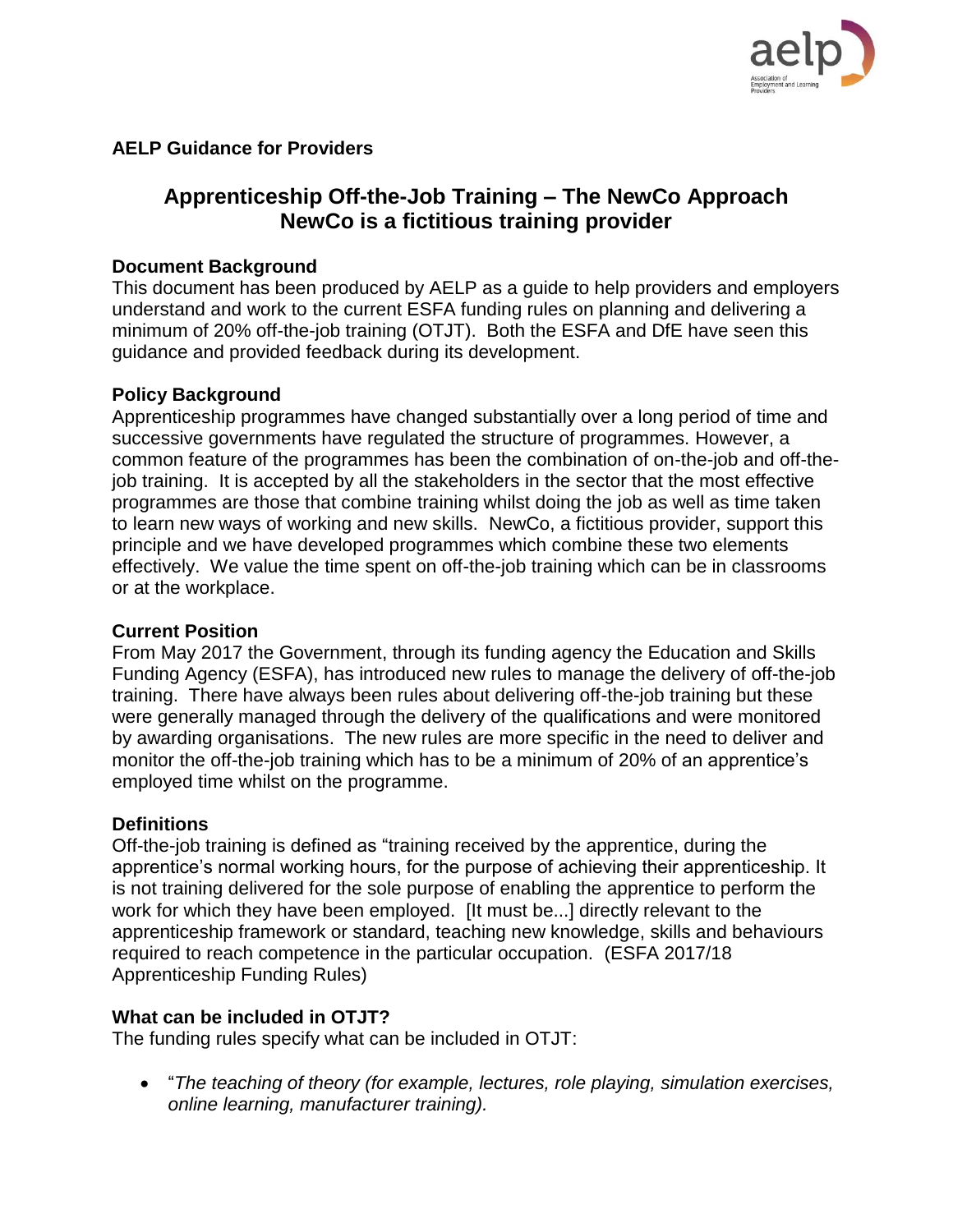

- *"Practical training; shadowing; mentoring; industry visits and attendance at competitions.*
- *Learning support and time spent writing assessments/assignments."*

The key phrase that differentiates the OTJT is that it must be time that is not spent as part of their normal working duties. By this the ESFA mean the "productive job."

When someone is in a new job or in a job where there is significant training required to be fully productive then even doing 'normal' tasks to get up to speed can feel like "training". Where this training also teaches the knowledge, skills and/or behaviours required by the apprenticeship it can be included as off-the-job training. However, training that is only required for the job and not relevant to the apprenticeship cannot be included.

NewCo have been working with apprentices for a number of years where the performance of working tasks are very much part of the training package. Activities such as these would be recorded as part of the apprentice's record. NewCo will monitor the progress of the apprentices as a matter of course through an electronic portfolio system.

# **The funding rules do state that OTJT does not include:**

- "*Training to acquire skills, knowledge and behaviours that are not required in the standard or framework*
- *"Progress reviews or on-programme assessment required for an apprenticeship framework or standard*
- *"Training which takes place outside the apprentice's paid hours"*

The expectation is that off-the-job training is specifically to support the development of new behaviours and also skills and knowledge linked to the actual vocational occupation. As previously stated training that is not required for the achievement of the apprenticeship is not to be counted. This includes training for the job in excess of that needed to achieve the apprenticeship. Progress reviews are not included as they are a review of progress to date, they are not new learning.

#### **The 20% calculation and English and maths**

The legal definition of off-the-job training, as shown previously, is all encompassing and includes all training required for the apprenticeship and there is no specified amount. However, for an apprenticeship to attract government funding, either via the employer's apprenticeship service account or via government-employer co-investment then there are two additional funding rules that must be followed.

First, a rule that a minimum percentage of 20% off-the-job training needs to be delivered:

• The rules state that "*at least 20% of the apprentice's paid hours, over the planned duration of the apprenticeship, must be spent on off-the-job training."*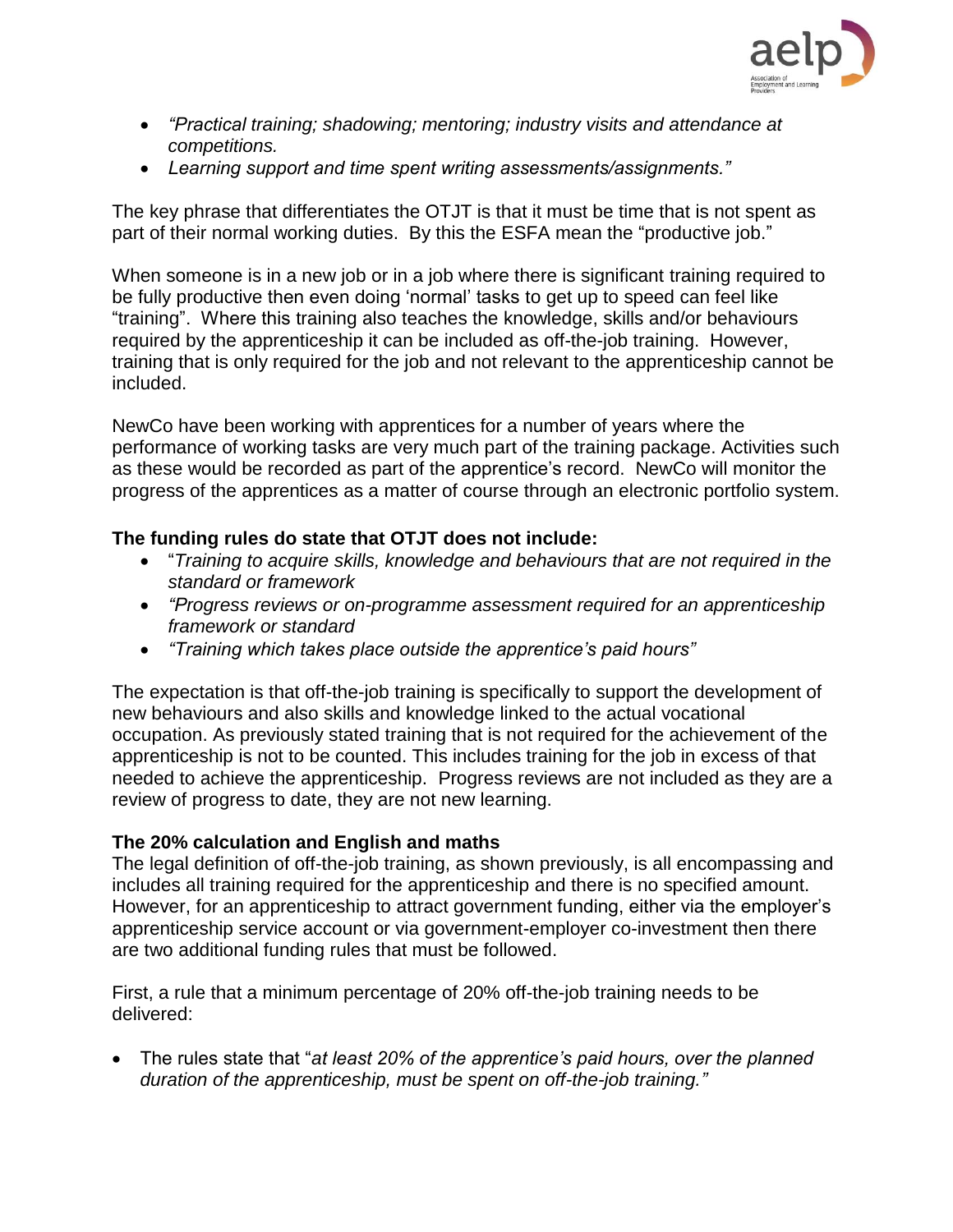

- This is defined as at least 20% of the contracted paid hours. If the working hours are uneven then it would be 20% of the estimated total working hours across the programme. The hours spent off-the-job training do not have to be evenly spread on a weekly or even a monthly basis. Many programmes will have more OTJT at the start of the programme or when apprentices are preparing for their end-point assessment which is why the 20% is measured across the whole programme.
- The measurement of the 20% may therefore only be completed at the end of the programme although clearly employers and providers will need to monitor the OTJT delivered on an ongoing basis. The OTJT can be delivered flexibly and include a wide range of activities – an example of different approaches to delivering OTJT can be seen here in the 2017 DfE guidance document: [Apprenticeship off-the-job](https://assets.publishing.service.gov.uk/government/uploads/system/uploads/attachment_data/file/621565/OTJ_training_guidance.pdf)  training - [Policy background and examples June 2017.](https://assets.publishing.service.gov.uk/government/uploads/system/uploads/attachment_data/file/621565/OTJ_training_guidance.pdf)

Second, a rule that English and maths (up to and including Level 2) must be additional to the minimum 20% calculation.

- Funding for English and maths (up to Level 2) is provided, directly to providers, in addition to the core funding available for the vocational training. The key principle here is that apprentices who require English and maths are not disadvantaged in the volume of off-the-job training being received when compared to those apprentices not requiring English and maths to complete their apprenticeship.
- Where relevant NewCo contextualizes the delivery of English and maths within the vocational delivery to help the apprentices test their occupational understanding and put their newly developed skills and knowledge into practice. This would be valid to include in the 20% OTJT providing the assessor and trainer records the training correctly and the tasks are directly related to the occupational component of the apprenticeship standard. The amount of occupational knowledge (upskilling) must not be affected by the individuals need for English and maths. They must not be disadvantaged against their counterparts that do not require this additional support.

Calculating the OTJT – what the ESFA Funding Rules say:

- *"By paid hours we mean the apprentice's contracted hours (e.g. 30 hours per week x 52 weeks x 0.2 = 312 hours off-the-job training per year)."*
- NewCo follows this approach when calculating and planning for OTJT at an individual apprentice level as individual apprentices have different contract hours of employment. Where an apprentice is unable to attend a planned session of OTJT they agree with their employer to catch up on the missed content of the programme. This must be within their working hours.

# **Induction**

Although the ESFA apprenticeship funding rules state that induction cannot be funded, this rule applies to the induction to the training provider, not the employer. The Policy Background document on OTJT states that OTJT within an induction can be included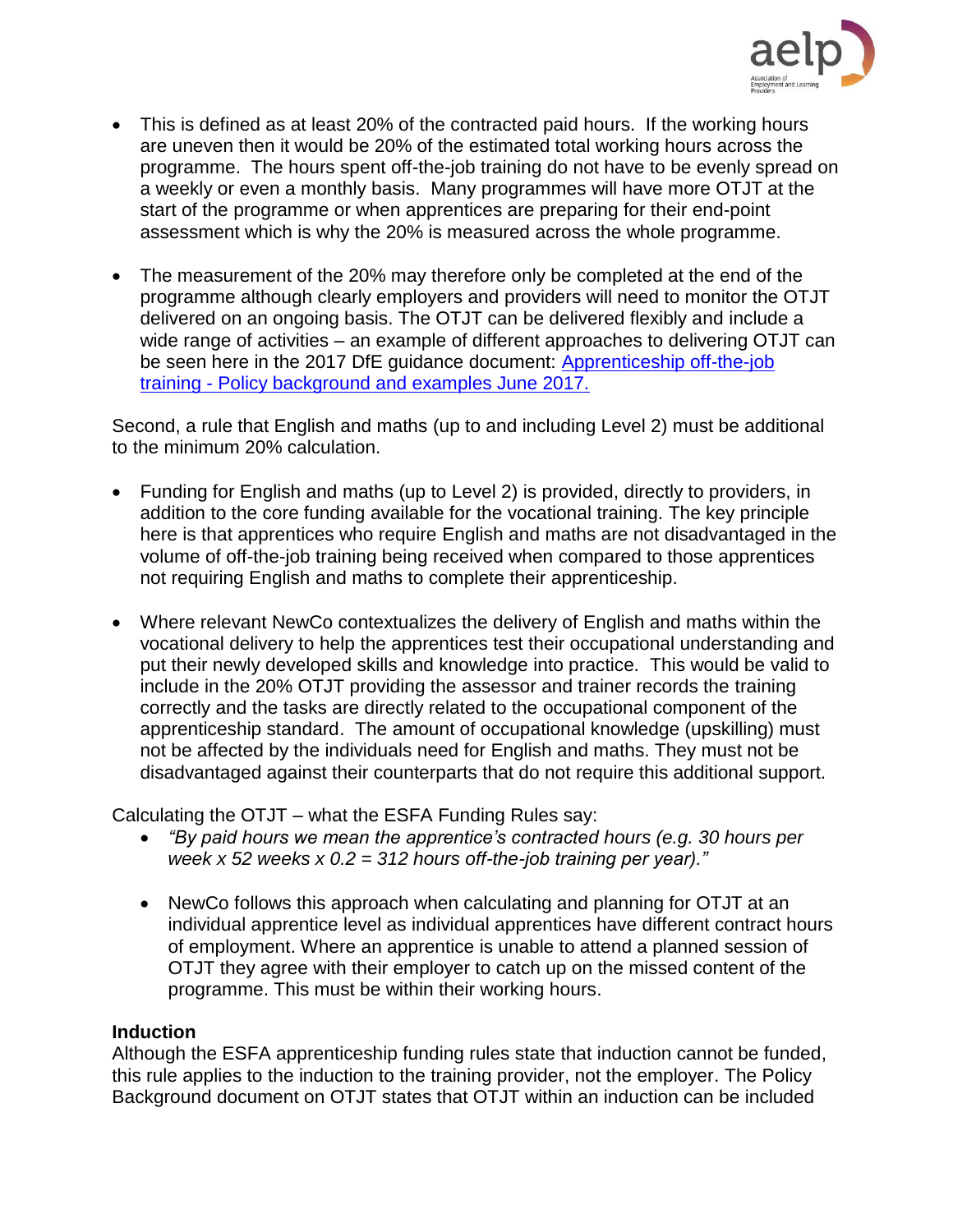

provided that there is an *'educational element'* within the induction which supports the skills, knowledge and behaviours of the standards. At NewCo we intend to make the inductions a challenging activity that sets out how the induction supports the apprentice and sets out the clear journey towards the achievement of the programme. Where appropriate the work based induction elements will be split out from the induction to the apprenticeship programme. For induction to be included it needs to be when the apprentice is "on-programme". If the induction is prior to the apprenticeship starting, then this would not count as off-the-job training, but any relevant training undertaken could count towards being recognised as prior learning.

#### **Working hours**

Training and support outside of the apprentices' contracted working hours can be included in the programme but this would not count towards their 20%. Although time spent on the programme outside of working hours is very valid and in some instances supported and encouraged by the employer, the out of work hours must not be a requirement to complete the apprenticeship. Apprenticeships must be able to be completed within paid hours and any out of hours work is optional.

The DfE Policy Background document which clarifies the funding rules says that where off-the-job training "*by exception*" takes place outside contracted hours then the employer must recognize this issue and support the apprentice through "*time off in lieu or other arrangements*."

# **Monitoring and evidencing the OTJT**

The provider should record the evidence that the apprentice has spent at least 20 per cent of their time on OTJT. The evidence pack must, among other things listed in the funding rules, contain:

- *"Evidence to support the funding claimed and must be available to us if we need it. This must include details of how the 20% 'off-the-job' training, excluding English and maths, will be quantified and delivered. By details the ESFA mean a plan of delivery and evidence of delivery taking place against that plan"*
- *"Details of employment including: the name of the employer and the agreed contracted hours of employment, including paid training and 20 per cent 'off-thejob' time, the total planned length of the apprenticeship."*

These rules do not require a detailed breakdown of exactly which hours are included in the 20% nor do they need to record what the time was spent on. However, there is a need to set out at the start of the programme the plan as to how the 20% will be covered and the types of activity that the apprentice will be involved in and the role that the employer and provider will take. The DfE guidance does state that the preference is for the evidence to be "*naturally occurring*" and not evidence just to justify the 20% offthe-job training.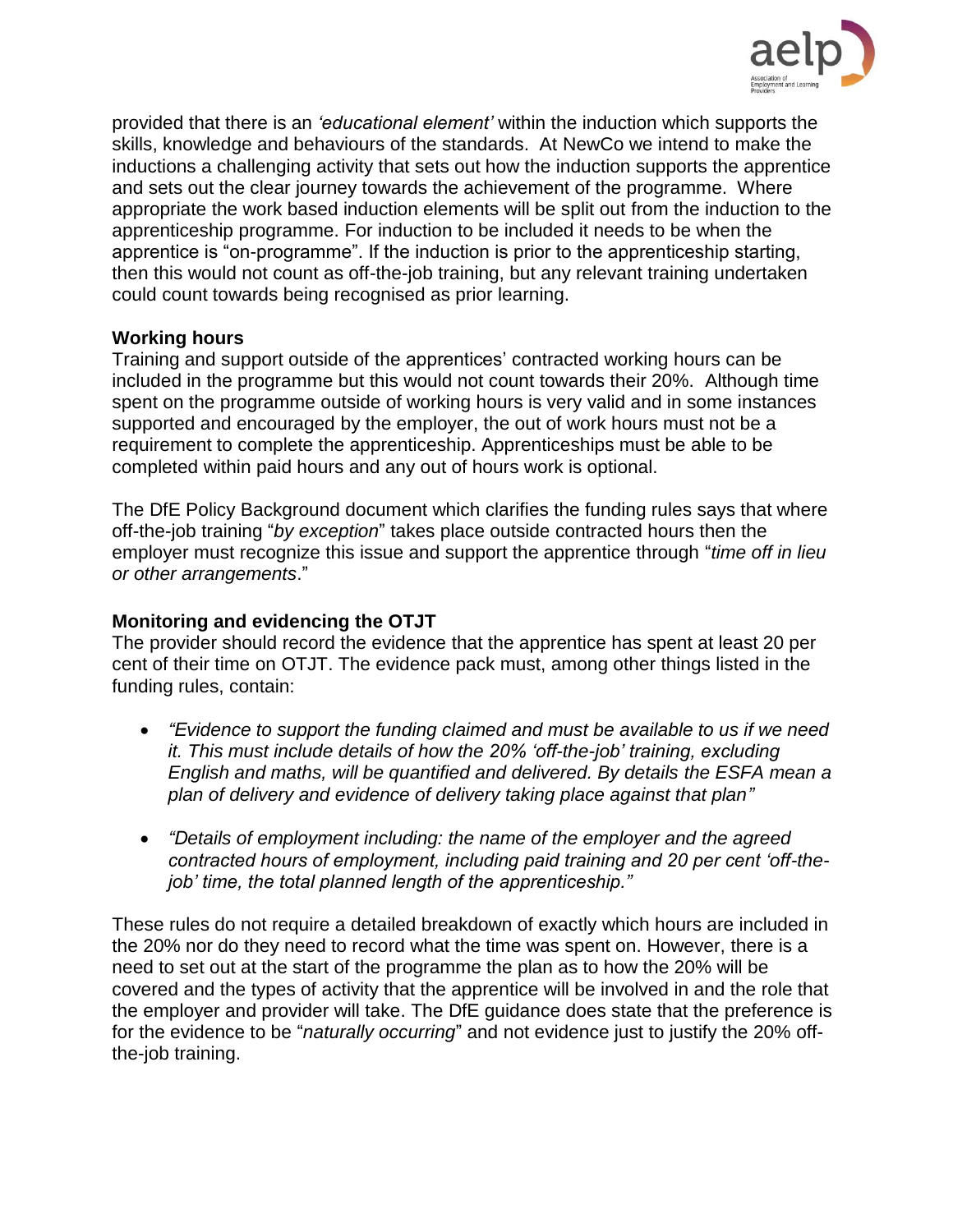

NewCo will set out a very clear Individual Learning Plan (Commitment Statement) for every apprentice which gives the overview of how the 20% of OTJT will be covered tailored to the individual following their initial assessment. This ILP will include full input from the employer including those in house activities that support the programme. The apprentice, employer and NewCo all sign this initial plan and commit to its delivery across the length of the programme. NewCo record all the learning activity in the portfolio that the provider, apprentice and employer have access to. This creates a learning record of the whole programme including OTJT. The Learner Journey is monitored on a monthly/quarterly basis by NewCo and we will discuss any issues around the 20% with the employer.

During the programme the delivered off the job should be monitored and planned delivery adjusted where necessary. Towards the end of the programme NewCo would confirm to the apprentice/employer that the 20% OTJT requirement has been met and recommend any actions if there were any issues around recording of the OTJT.

As part of best practice NewCo includes all aspects of the programme within the commitment statement as they like to have everything documented and clear with each employer they work with. However, it's clear from their commitment statement that not everything contained within is relevant and is part of the 20% OTJT, for example arrangements for maths and English and anything above and beyond the programme requirements. The table below sets out the type of activities that we will build into the ILP. These individual plans can be very flexible and adapted to the needs of the apprentice, the job and the employer. The table below shows just one example of a planned programme of hours. These plans may also vary across the programme i.e. higher at the start or at the end.

| <b>Activity</b>                      | <b>Example 1</b><br><b>Hours</b> | <b>Example hours / comments</b>       |
|--------------------------------------|----------------------------------|---------------------------------------|
| Lectures                             | 7                                | One workshop per month                |
| Role playing                         | 2                                | 30 mins per week                      |
| <b>Simulation exercises</b>          | $\overline{2}$                   | 30 mins per week                      |
| Online learning                      | $\overline{2}$                   | 30 mins per week                      |
|                                      |                                  | Hours spent completing online         |
|                                      |                                  | learning at weekend & outside of the  |
|                                      |                                  | learner's paid working hours does not |
|                                      |                                  | count                                 |
| Shadowing                            | $\overline{2}$                   | 30 mins per week                      |
| Mentoring                            | $\overline{2}$                   | 30 mins per week                      |
| Industry visits / Conferences        | $\overline{2}$                   | 30 mins per week                      |
| Writing assessments /assignments     | $\overline{4}$                   | 1 hour per week                       |
| Practical training / Training in the | $\overline{2}$                   | 30 mins per week                      |
| workplace directly relevant to the   |                                  |                                       |
| standard (E.g.: IT training, soft    |                                  |                                       |
| skills)                              |                                  |                                       |
| Preparing for professional           | $\overline{2}$                   | 30 mins per week                      |
| discussion                           |                                  |                                       |
| <b>Total hours</b>                   | 29                               |                                       |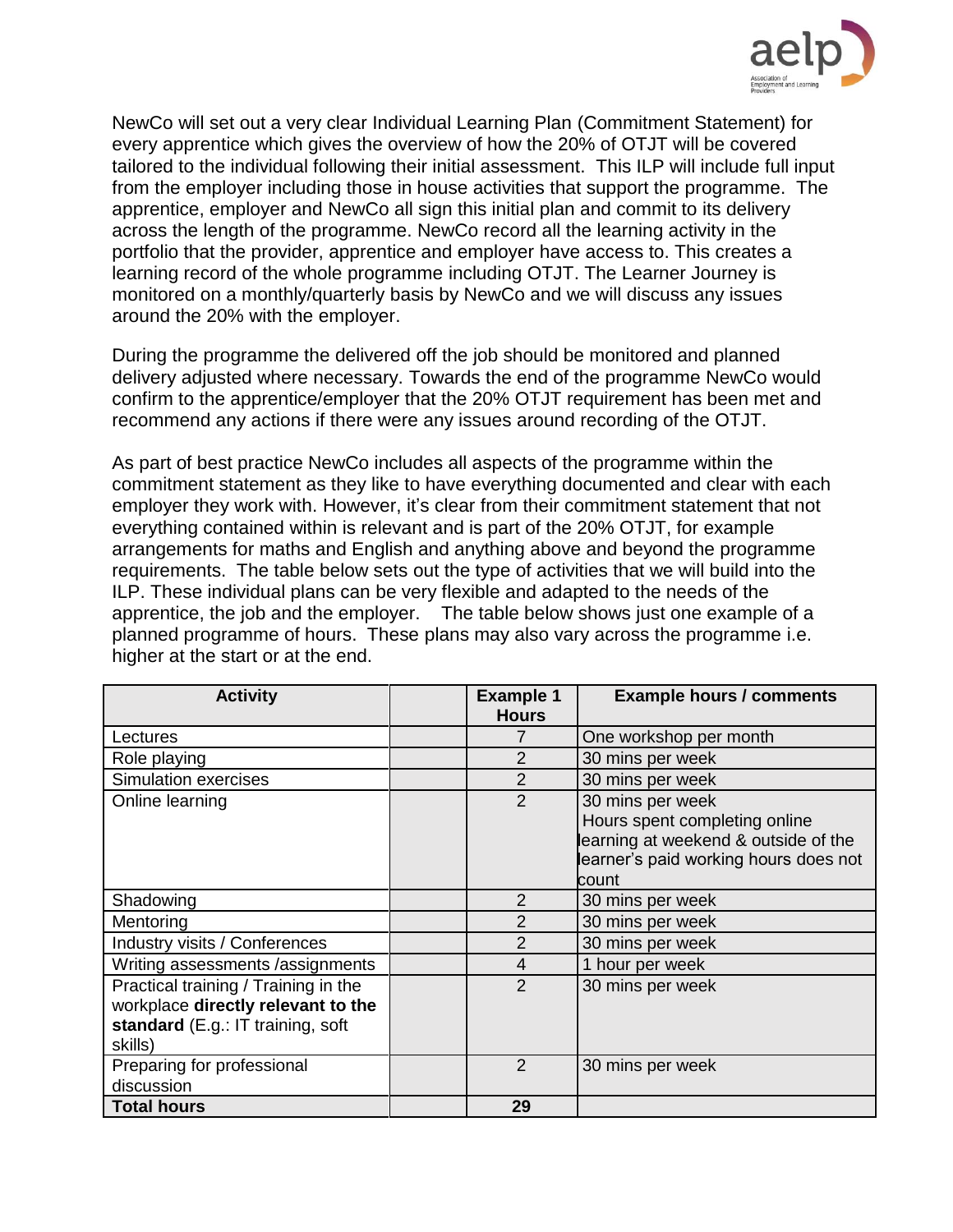

These activities can vary between apprentices dependent on needs and monitoring can be done in a number of different ways as identified above.

#### **Ofsted's approach to OTJT**

This document relates primarily to DfE policy and the associated Funding and Performance Management rules developed by the ESFA and includes a focus on compliance and audit.

Ofsted, the custodians of passing independent judgements on the quality of apprenticeship provision have been very clear on a number of occasions that they are "inspectors and not auditors" when it comes to OTJT. Ofsted expect apprentices to be developing new skills and making timely progress towards completing their training. Where apprentices are not achieving these aspects then Ofsted will explore why this is and as a result they are likely at times to undertake more detailed reviews of how OTJT is planned, delivered and monitored.

## **Summary**

NewCo fully supports the drive to ensure that all apprentices should have the opportunity to learn new skills for a substantial period of their programme. This can be achieved without major disruption and ensures the apprentice can competently do their job and make a major contribution as part of their employment. Employers working closely with NewCo can ensure that they maximize the opportunity for apprentices to learn as well as ensuring the apprentices can maximise their contribution as an employee.

NewCo will follow this key process to ensure that the 20% OTJT rule is met but that the needs of the apprentice and the employer drive the delivery model and monitoring.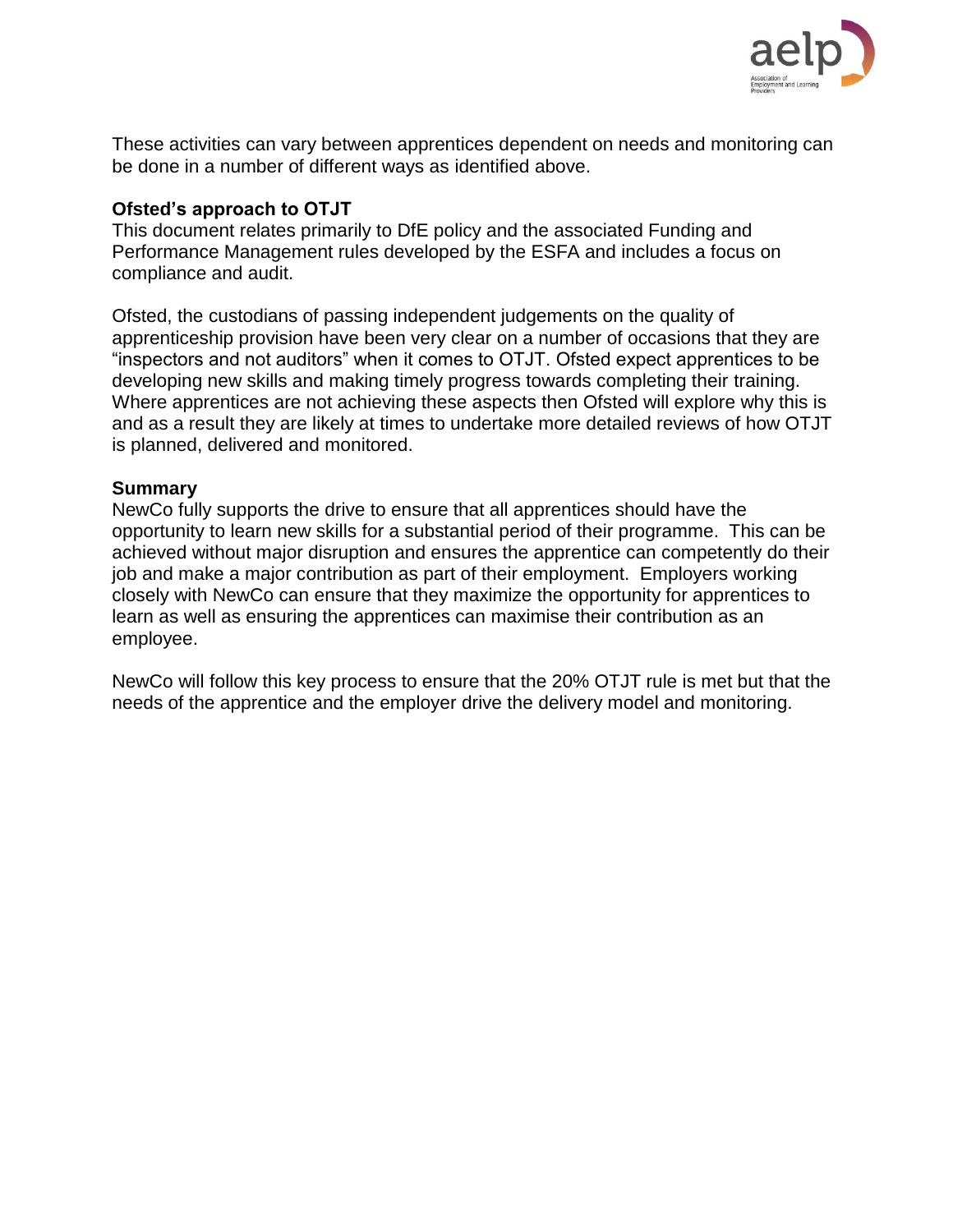

#### **Provider Case Study– Kaplan Financial Limited**

Over the last 12 months at Kaplan we have worked with dozens of clients across a wide range of sectors – banking, retail, insurance and professional services. Without exception, when discussing Apprenticeships, one issue has been a major concern – "what do we do about the 20%?" and in many cases putting managers off Apprenticeship training.

What was most striking is that these are companies that invest significantly in training and development with comprehensive talent programmes yet are still worried about how they will meet this requirement. It made us think if these firms will struggle what hope is there for anybody else?

Believing this can't be as onerous as it first appears, at Kaplan our client solutions team has unpicked the guidance to try to demystify this requirement for the employers we work with.

Here we share some of our top tips for making the 20% work for you:

- **'Off-the-Job' or 'On-the-Job'** It could be argued that the term 'off the job' is a little unhelpful as it suggests apprentices physically need to be away from their work premises for it to apply. This is not true and training can absolutely happen in the workplace. To count it just needs to be case that apprentices are not undertaking normal day-to-day duties and that their time is being spent in some form of training or development relevant to the Apprenticeship standard they are completing.
- **20% - doesn't mean one day per week** Again many employers assume that 20% means one day per week needs to be spent training. However as long as in its entirety 20% of the programme has been spent in training and development then you can plan the training to take place whenever and wherever you want.
- **Make inductions count** The rules don't allow for inductions to be included IF they just involve showing somebody where the kitchen is or meeting the team. To count they should happen once the individual is enrolled as an apprentice and the training provider is engaged. If your induction includes actual training and skills development that link to either the skills, knowledge or behaviours in the specific standard then this can, absolutely, be included. We know many employers have very comprehensive inductions into new roles, sometimes including up to 2 weeks of technical training. We would recommend working with your providers on the start date of your Apprenticeships to ensure this training can be taken into account.
- **Embrace flexibility of delivery methods** It is the case that the 20% has to be achieved in work time so if you only allow your students to study in the evening and weekend and don't give any time off in lieu, then this won't count. However, if adopting a day release model doesn't work for your business, you can still